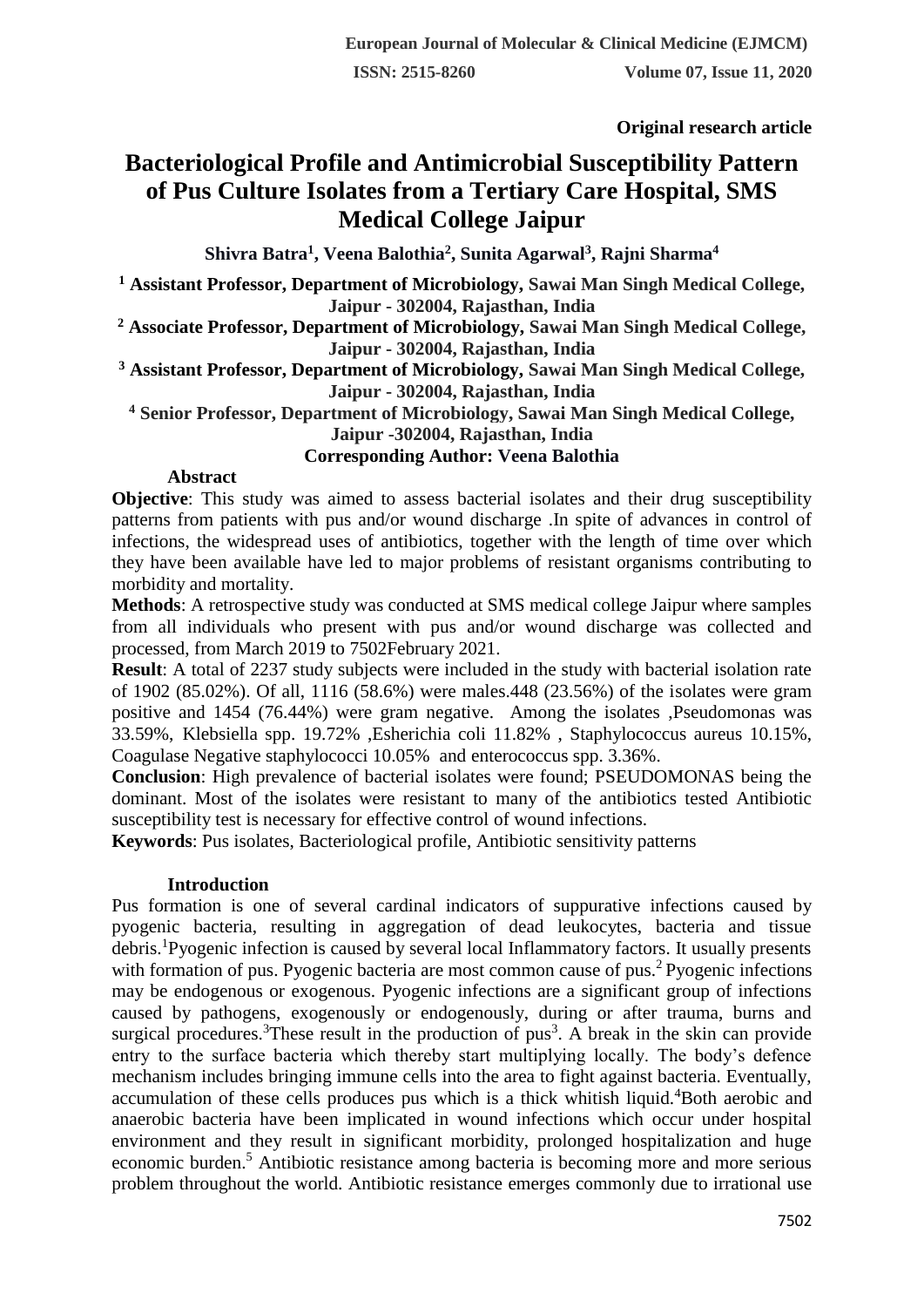**ISSN: 2515-8260 Volume 07, Issue 11, 2020**

of empiric antimicrobial drugs. Monitoring of resistance patterns has become essential in the hospital to overcome these difficulties and to improve the early treatment of serious infections in hospital.<sup>6</sup> Though the bacterial profile from pus samples remain similar in various studies, but there is a considerable variation in the antibiotic susceptibility pattern of theses isolates highlighting the increasing threat of emergence of resistant bacteria and hence a need for a continuous surveillance of such changing trends. The present study was undertaken to know the bacteriological profile and antibiotic susceptibility patterns of pathogens causing pyogenic infections in our hospital in order to help clinician formulate an empirical treatment for the patients.

## **Aims and Objectives**

- 1. To identify and characterize aerobic bacterial pus isolates .
- 2. To determine antimicrobial sensitivity patterns of the isolates.

## **Materials and Methods**

This retrospective study was conducted in the Department of Microbiology at SMS Medical College, Jaipur from March 2019 to February 2020 for a period of one (01) year. All patients who presented with skin and soft tissue infection were selected as study population. The pus samples were collected from the patients who visited in outpatient department or those admitted at IPD in SMS Medical College, Jaipur. Pus samples were collected from skin (furuncles, pustules, and abrasions), nasal wounds, ears, legs. Pus samples were processed for Gram staining and culturing. The samples were aseptically inoculated on Blood agar and Mac Conkey agar plates, incubated aerobically at 35°C–37°C for 24–48 h. Identification and characterization of isolates were performed on the basis of Gram staining, microscopic characteristics, colony characteristic, and biochemical tests using standard microbiological methods. Antiobiotic discs containing Amikacin (30mcg), Ampicillin(10mcg), Ceftazidime(30mcg), Ciprofloxacin(5mcg), Clindamycin(2mcg), Erythromycin(15mcg), Gentamicin(10mcg), Imipenam(10mcg), Polymyxin(300 U), Linezolid(30mcg), Trimethoprim sulphamethoxazole(1.25/23.75), Cefoperazone sulbactum(75/10), Clindamycin(2mcg),Doxycyline(10mcg),Cefepime(30mcg)Cefoxitin(30mcg),Teicoplanin(30 mcg),Tobramycin(10mcg), piperacillin tazobactum(100/10), and vancomycin (30mcg) were obtained from Himedia Laboratories and used as per manufacturer's instructions. Antibiotic susceptibilities of bacterial isolates were determined by disc diffusion test recommended by the Clinical and Laboratory Standards Institute<sup>13</sup>

**Statistical analysis** Data was analysed by descriptive statistical analysis methods, Frequency distribution, Chi square test and significant p value <0.05

## **Results**

A total number of 2237 patients presented with wound infection or pus were recruited for this study. Among 1902 culture positive patients(85.02%),majority were in the age group of 21 to 30 years which was 341 cases followed by 31-40 years and than 11- 20 years which was 287 and 229 cases respectively .Interestingly male was predominant than female which was 1116 (58.6%) and 786(41.4%) cases respectively .The male and female distribution in the most common age group of 21 to 30 Years was 207 and 134 cases respectively (Table 1). Out of 2237 cases, aerobic culture was positive in majority cases which were 1902 (85.02%)cases and the rest of 335 (14.98%) cases were growth negative. Therefore culture positive was more than no growth which was shown in this result and reflected the laboratory authenticity. Pseudomonas was the most common isolated bacteria(33.59%) from pus which was followed by klebsiella(19.72%) and Esherichia coli (11.82%).(Table2)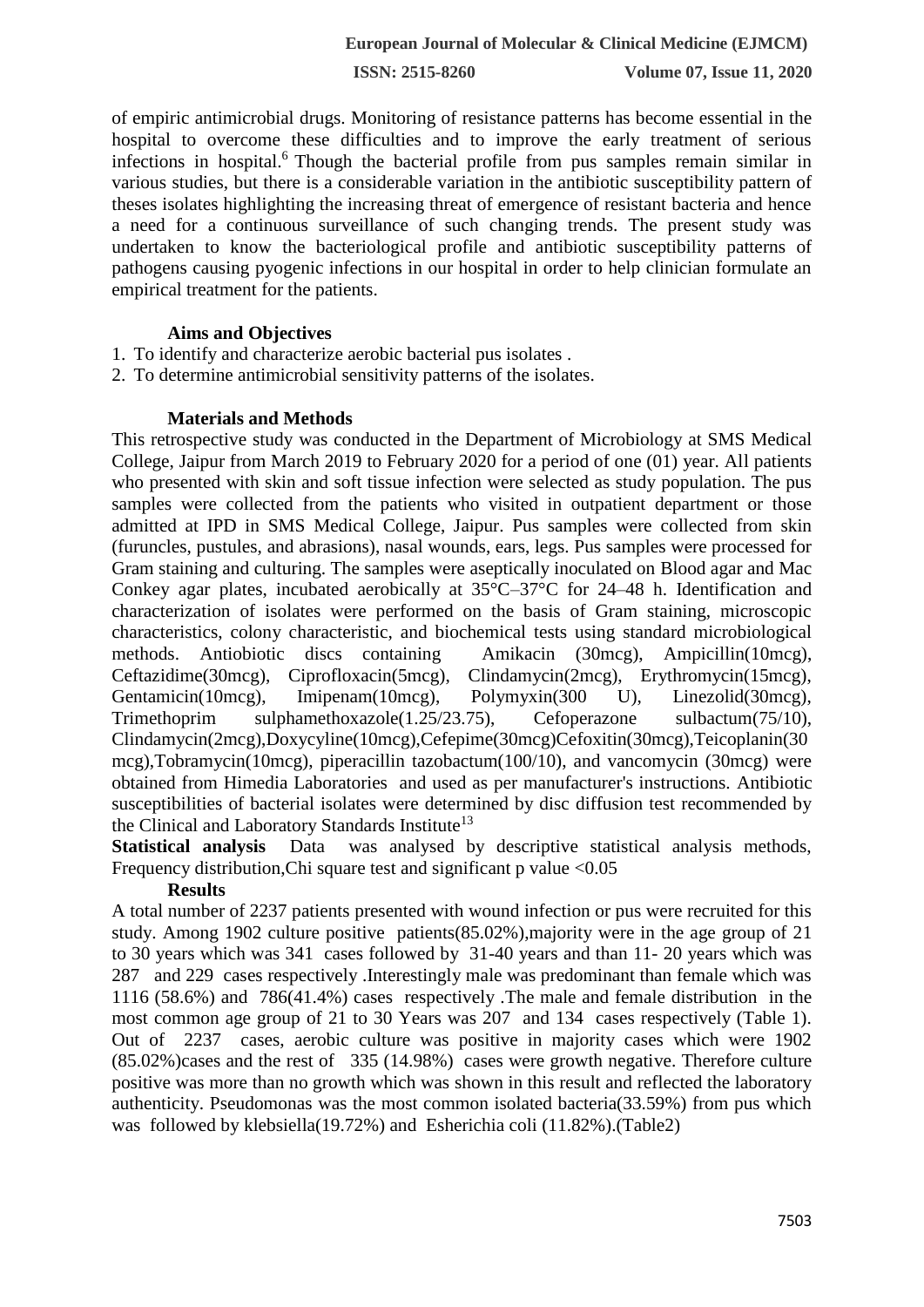**European Journal of Molecular & Clinical Medicine (EJMCM)**

**ISSN: 2515-8260 Volume 07, Issue 11, 2020**

| <b>AGE GROUP</b> | <b>MALE</b>    | <b>FEMALE</b> | <b>TOTAL</b> |
|------------------|----------------|---------------|--------------|
| $0 - 10$         | 108            | 73            | 181          |
| $11 - 20$        | 129            | <b>100</b>    | 229          |
| $21 - 30$        | 207            | 134           | 341          |
| $31 - 40$        | 172            | 115           | 287          |
| $41 - 50$        | 123            | 83            | 206          |
| 51-60            | 121            | 95            | 216          |
| 61-70            | 113            | 65            | 178          |
| 71-80            | 74             | 62            | 136          |
| 80-90            | 69             | 59            | 128          |
| <b>Total</b>     | $1116(58.6\%)$ | 786(41.4%)    | 1902(100%)   |

**Table 1: Age and gender distribution of study population**

**Figure within the parenthesis indicates percentage.**

# **Table 2: Rate of isolated bacteria after Aerobic culture**

| <b>BACTERIAL ISOLATED</b>                | <b>FREQUENCY</b> | <b>PERCENTAGE</b> |
|------------------------------------------|------------------|-------------------|
| <b>Pseudomonas</b>                       | 639              | 33.59%            |
| Klebsiella                               | 375              | 19.72%            |
| <b>Escherichia Coli</b>                  | 225              | 11.82%            |
| <b>Coagulase Positive Staphylococcus</b> | 193              | 10.15%            |
| <b>Coagulase Negative Staphylococcus</b> | 191              | 10.05%            |
| <b>Enterobacter cloacae</b>              | 90               | 4.73%             |
| <b>Acinitobacter</b>                     | 72               | 3.79%             |
| <b>Enterococcus</b>                      | 64               | 3.36%             |
| <b>Proteus Mirabilus</b>                 | 47               | 2.48%             |
| <b>Proteus Vulgaris</b>                  | 6                | 0.31%             |
| <b>TOTAL</b>                             | 1902             | 100%              |

## **Table 3: Percentage Sensitivity pattern of various Gram negative bacilli**

| <b>Antibiotics</b>                       | ັ<br><b>Acinitobacter</b> | . .<br>E.Coli %  | <b>Enterobacter</b> | Kleibsiella      | <b>Proteus</b>   | <b>Proteus</b>    |
|------------------------------------------|---------------------------|------------------|---------------------|------------------|------------------|-------------------|
|                                          | % Sensitive               | <b>Sensitive</b> | % Sensitive         | $\frac{6}{6}$    | <b>Vulgaris</b>  | <b>Mirabillis</b> |
|                                          |                           |                  |                     | <b>Sensitive</b> | $\frac{0}{0}$    | $\frac{6}{10}$    |
|                                          |                           |                  |                     |                  | <b>Sensitive</b> | <b>Sensitive</b>  |
| <b>Amikacin</b>                          | 23.6                      | 46.2             | 28.9                | 22.7             | 27.7             | 16.7              |
| <b>Ampicillin</b>                        | 6.9                       | 6.3              | 5.6                 | 2.4              | 2.3              | 0.0               |
| <b>Ceftazidime</b>                       | 6.9                       | 7.3              | 5.0                 | 6.3              | 2.7              | 20                |
| Ciprofloxacin                            | 15.3                      | 10.2             | 22.2                | 15.4             | 19.1             | 33.3              |
| <b>Gentamicin</b>                        | 25.0                      | 41.6             | 28.4                | 21.6             | 21.3             | 33.3              |
| Imipenem                                 | 25.6                      | 15.1             | 25.2                | 25.4             | 24               | 26.7              |
| Polymyxin                                | 100                       | 94.2             | 96.6                | 94.1             | ---              | $\sim$            |
| <b>Trimethoprim</b><br>sulphamethoxazole | 31.0                      | 17.4             | 19.1                | 18.8             | 17.0             | 20.0              |
| <b>Tigecycline</b>                       | 100                       | 100              | 100                 | 100              | 100              | 100               |
| Piperacillin<br><b>Tazobactum</b>        | 25.7                      | 37.5             | 33.7                | 26.5             | 74.5             | 66.7              |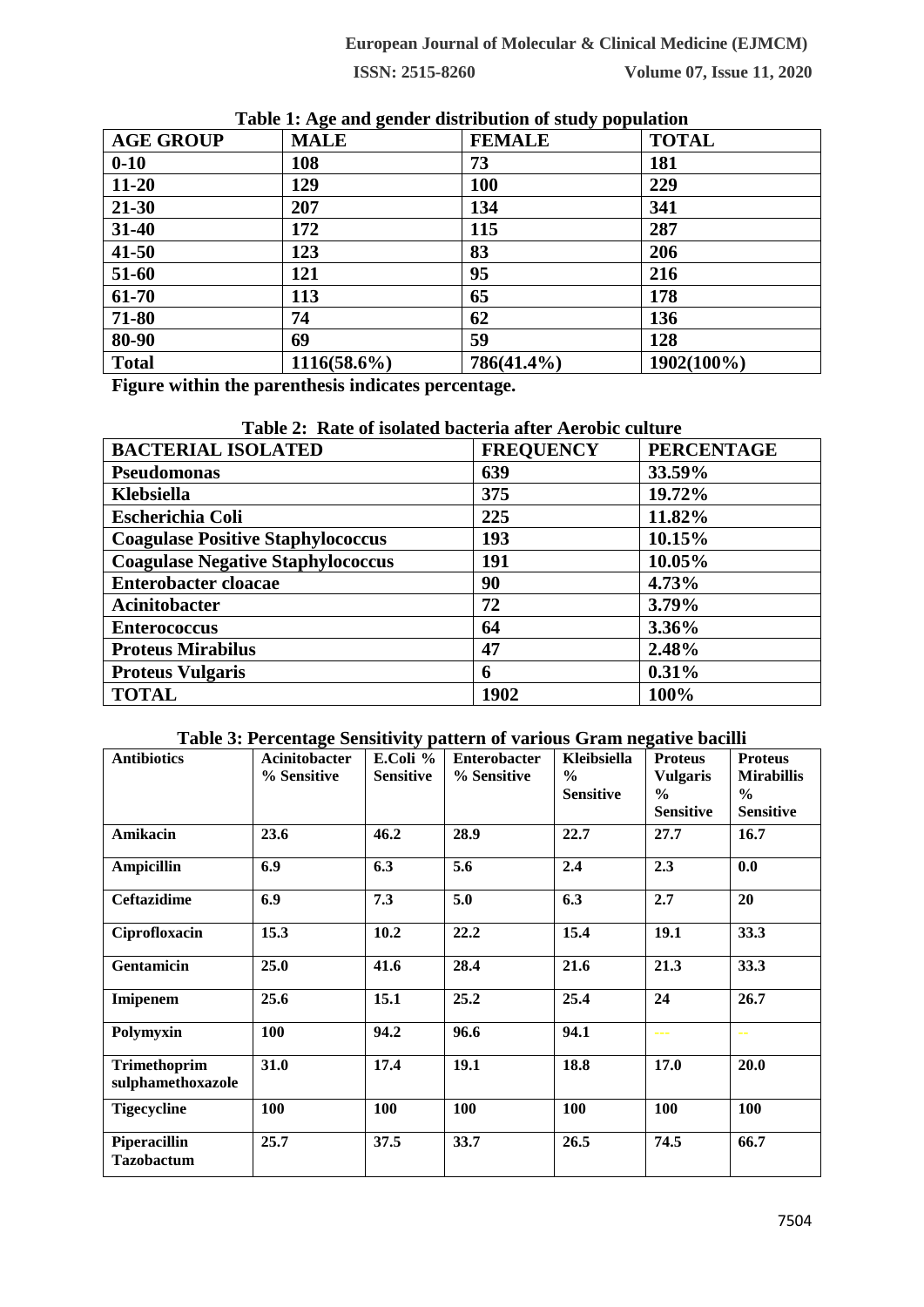|                        | . .                     |
|------------------------|-------------------------|
| <b>Antibiotics</b>     | Pseudomonas % sensitive |
| Amikacin               | 19.9                    |
| <b>Aztreonam</b>       | 21.7                    |
| <b>Ceftazidime</b>     | 8.7                     |
| Ciprofloxacin          | 20.1                    |
| <b>Colistin</b>        | 98.3                    |
| CefoperazoneSalbactum  | <b>100</b>              |
| <b>Gentamicin</b>      | 16.8                    |
| Imipenem               | 12.5                    |
| <b>Tobramycin</b>      | 25.2                    |
| PiperacillinTazobactum | 35.3                    |

## **Table 4: Sensitivity pattern of Pseudomonas**

| <b>Antibiotics</b>                | <b>Coagulase Positive</b><br>Staphylococcus %<br><b>Sensitive</b> | Table of behold thy pattern of various Gram positive COCCI<br><b>Coagulase Negative</b><br>Staphylococcus %<br><b>Sensitive</b> | <b>Enterococcus</b><br>% Sensitive |
|-----------------------------------|-------------------------------------------------------------------|---------------------------------------------------------------------------------------------------------------------------------|------------------------------------|
| <b>Ampicillin</b>                 | 0.0                                                               | 0.5                                                                                                                             | 50.0                               |
| Ciprofloxacin                     | 15.1                                                              | 35.1                                                                                                                            | 68.8                               |
| Clindamycin                       | 46.2                                                              | 41.7                                                                                                                            | $\blacksquare$                     |
| Doxycycline                       | 92.6                                                              | ۰                                                                                                                               | 54.1                               |
| Erythromycin                      | 15.8                                                              | 20.7                                                                                                                            | 1.6                                |
| <b>Cefepime</b>                   | 11.4                                                              | 17.1                                                                                                                            | ٠                                  |
| <b>Cefoxitin</b>                  | 7.4                                                               | 17.6                                                                                                                            |                                    |
| Gentamicin                        | 72.2                                                              | 73.7                                                                                                                            | ٠                                  |
| <b>Linezolid</b>                  | 100                                                               | 100                                                                                                                             | 80.6                               |
| Trimethoprim<br>sulphamethoxazole | 31.7                                                              | 53.7                                                                                                                            | 31.7                               |
| Teicoplanin                       | 91.5                                                              | 94                                                                                                                              | 82.3                               |
| Vancomycin                        | 100                                                               | 100                                                                                                                             | 93.9                               |

# **Table 5: Sensitivity pattern of various Gram positive COCCI**

#### **Discussion**

Existence of high drug resistance bacterial infection of wounds is a serious problem in the hospital, especially in surgical practice.<sup>7,8</sup> In this study, culture positivity is 85.02% which correlates well with Mita D etal<sup>9</sup>(85.5%) but is different as compared to M.Subha etal<sup>10</sup> (56.6% ).In this study highest occurrence were observed in male (58.6%)as compared to female(41.4%). Findings were similar to other authors like Rashida Akter Khanam et al<sup>11</sup> and Rozina Arshi Khan etal<sup>12</sup> showed occurance in males  $56.1\%$  and  $56.6\%$  respectively. In the present study Gram-negative bacteria were the dominant isolates 76.44% from pus samples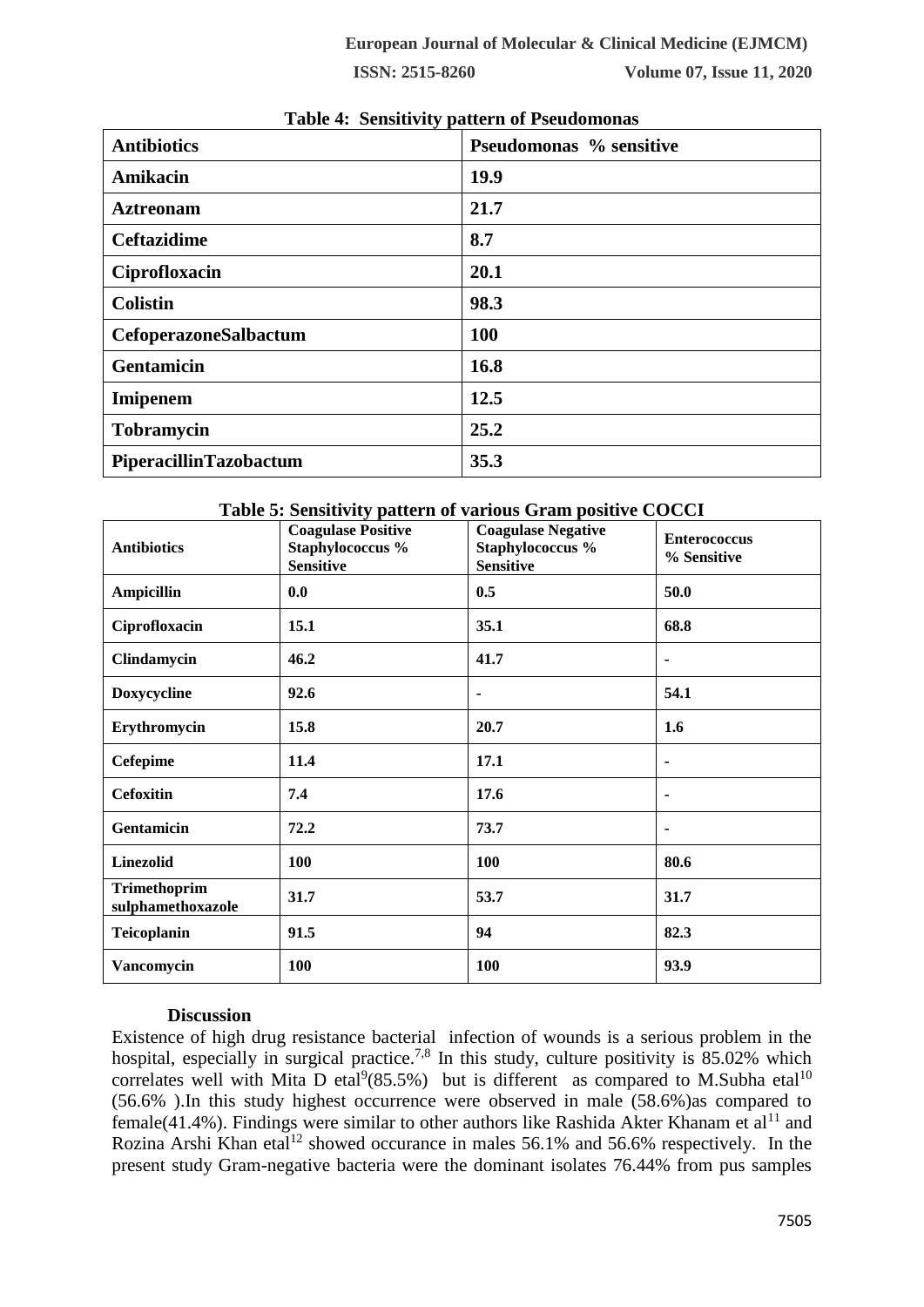**ISSN: 2515-8260 Volume 07, Issue 11, 2020**

compared to Gram-positive bacteria 23.56%, which are in agreement to several earlier studies. Our findings correlate with Zhang et  $al<sup>13</sup>$  who reported predominance of E. coli , K. pneumoniae, and P. aeruginosa in pus samples. In another study, S. aureus was the dominant bacterial species from wounds followed by P. aeruginosa, P.mirabilis, E. coli, and Coryne bacterium spp. L. J. Bessa et al<sup>14</sup> According to Dryden<sup>3</sup>, S. aureus is the major cause of soft tissue infections in hospitalized patients. Antimicrobial sensitivity profile showed most of the gram negative isolates as multi-drug resistance. Among gram positive cocci, 92.6% isolates of Staphylococcus aureus were resistant to Cefoxitin (MRSA) but all were sensitive to Vancomycin. These finding were in agreement with those in Nepal, and Italy where, 60.6%, 74.2% of Staphylococcus aureus were found to be Methicillin resistance, respectively (Khanal LKetal<sup>15</sup>,Giacometti Aetal<sup>16</sup>). Staphylococcus aureus also showed a 100% sensitivity to linezolid which correlated with Rozina Arshi Khan etal.<sup>12</sup> Pseudomonas. was the most predominant organism 33.59% followed by klebsiella but other workers like Dr. R. Sarathbabu etal.  $(2012)^{17}$ , KrituPanta etal $(2013)^{18}$ , Rajeshwar Raoetal.  $(2014)^{10}$ K.N.Ravichitra (2014) <sup>19</sup> and Rozina Arshi Khan etal(2018)<sup>12</sup> have found Klebsiella spp. as the predominant organism present in wound infection. Other workers like A.Ananth and S. Rajan  $(2014)^{20}$ , has shown Pseudomonas as second most disease causing organism. However many workers have found Pseudomonas as the most predominant organism in their studies like Farzana R etal.  $(2013)^{21}$ , and SoumyaKaup and Jaya Sankarankutty  $(2014)^{22}$ . Pseudomonas aeruginosa is 12.5% sensitive to Imepenem, and 19.9% to Amikacin ,35.3% sensitivity to PiperacillinTazobactum , 8.7% to Ceftazidime, 20% to Ciprofloxacin but 98.3% sensitivity to colistin and 100% sensitivity to cefoperazone salbactam. Staphylococcus aureus has been reported as a predominant organism by Mita D etal<sup>9</sup>, M.Subha etal<sup>10</sup>and Rashida Akter Khanam etal.<sup>11</sup>

 Klebsiella pneumoniae the next common isolate is 25.2% sensitive to Imepenem, 22.7% toAmikacin and 6.3% to Ceftazidime, 15.4% to Ciprofloxacin,94% sensitive to polymixin 100% sensitive to Tigecycline .Escherichia coli 11.82% in the present study was conspicously found to be resistant to ampicillin (93.7%), Cephalosporins (92.7%) and cotrimoxazole (82.6%) cases. Similar results were also shown by other studies nationwide (BiradarAetal<sup>23</sup>, Roopa etal<sup>24</sup>, Rugira Trojan etal<sup>25</sup>) These MDR strains were found to be sensitive mainly to Tigecycline and Polymyxin. Multidrug resistant bacteria are emerging worldwide which causes major public health problems and challenges to health care.. Staphylococcus aureus is 100% sensitive to vancomycin, 100% to Linezolid, 72.2% to gentamicin, 15.1% to ciprofloxacin, 15.8% to erythromycin and 31.7% sensitive to Cotrimoxazole.. Enterococcus showed 80.6% sensitivity to linezolid and 93.9% sensitivity to vancomycin The prevalence and antibiotics resistance patterns of pyogenic bacterial isolates usually exhibit variability according to geographic areas and climate conditions. Existence of high drug resistance to multiple antibiotics in E. coli, S. aureus, K. pneumoniae, and P.aeruginosa isolates from pus samples in this study and several other related reports points towards negligence on patients part, incomplete treatment schedules, antibiotics misuse, selfprescription, misprescription, lack of regional antibiogram data, and limited knowledge about multidrug-resistant isolates and antimicrobial resistance among clinicians. Updated knowledge of antimicrobial susceptibility profiles of clinical isolates will not only assist in designing the most appropriate dose-regimen and treatment schedule against wound infections but also help in curbing the alarmingly expanding menace of drug resistance

The risk factors associated with infection by multidrug resistant organisms were commonly age, sex, previous antibiotic therapy, previous hospitalization, increased length of stay in the hospital, patient comorbidities like immunosuppression, chronic liver disease, heart disease etc. and general medical condition..Increase in the number of resistant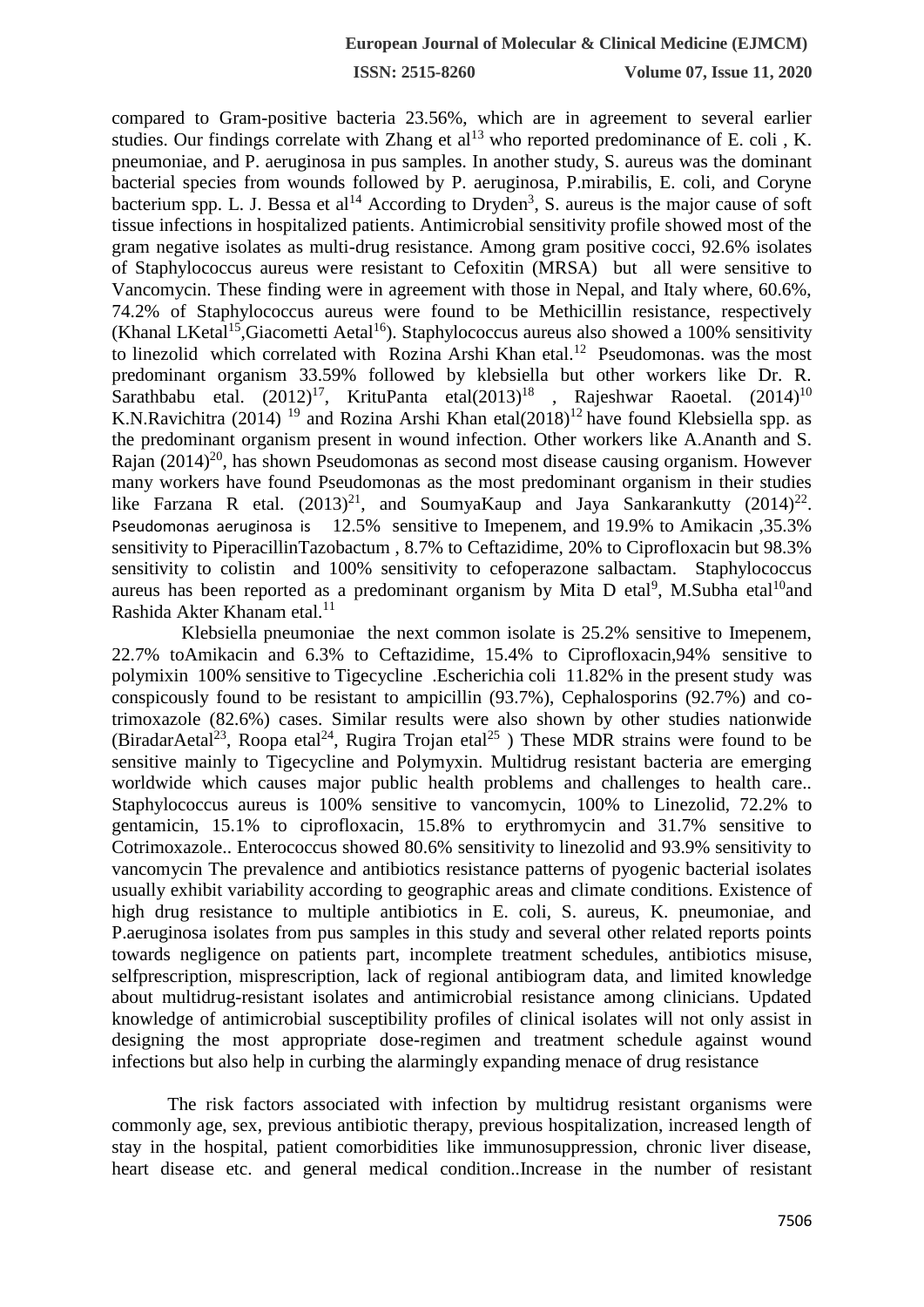organisms through the years may be due to the spread of the resistant genes among the organisms. As our Institute is a tertiary care center majority of the patients get admitted after being treated from outside hospitals where most of the patients had severe infections and they were treated with higher class of antibiotics in other hospitals which may lead to the growth of multidrug resistant pathogens. Proper control over usage of antibiotics and infection control measures starting from primary health care centers to tertiary levels would help in the control of infection with resistant pathogens.

#### **Conclusion**

This study emphasizes to understand the common organisms isolated from wound infections and it helps in empirical treatment of patients based on antibiotic susceptibility patterns. Although wound infections cannot be eradicated completely, proper wound care, and its management and above all implementation of infection control measures by following strict hand hygiene practices, education about the spread of bacteria through contaminated hands and environment would lead to a decrease in infections with resistant organisms which would be a burden to both the hospital and the patient. Antimicrobial susceptibility of microorganisms varies from time to time and from place to place. Hence regular monitoring of bacterial susceptibility to antibiotics is essential. Antibiograms should be prepared regularly and made readily available to the clinicians to guide them in therapy.

## **References**

- 1. Rao R, Basu R, Biswas DR. Aerobic bacterial profile and antimicrobial susceptibility pattern of pus isolates in a South Indian Tertiary Care Hospital. J Dent Med Sci 2014;13(3):59-62
- 2. Koneman, W.K., Allen, S. D., Janda, W.M., Schreckenberger, P.C., Propcop, G.W., Woods G.L. and Winn , W.C., Jr. Philadelphia. Color Atlas and Textbook of Diagnostic Microbiology, 6th ed. Lippincott-Raven Publisher. 2005;624-662.
- 3. Dryden, M.S., 2010. Complicated skin and soft tissue infection. Journal of Antimicrobial Chemotherapy; 65(3): pp. iii35–iii44.
- 4. Chopra, A., Puri R, Mittal RR, Kanta S. A clinical and bacteriological study of pyodermas.Indian J DermatolVenereolLeprol.1994; 60:200-2.
- 5. Scalise A., Bianchi A., Tartaglione C., et al. Microenvironment and microbiology of skin wounds: the role of bacterial biofilms and related factors. Seminars in Vascular Surgery 2015;28(3-4):151–159
- 6. El-Azizi M, Mushtaq A, Drake C, Lawhorn J, Barenfanger J, Verhulst S, et al. Evaluating antibiograms to monitor drug resistance. Emerg Infect Dis. 2005
- 7. Editorial. Nosocomial infections, Part II. The Ibadan surgeons.The Ibadan Surgeons 1992; 19(4): 113–116.
- 8. Odelowo E, Onile B. Peri-operative infections inNigerians: A seven years prospective study. East AfrMedJ 1990; 67(3): 172–181.
- 9. Mita D Wadekar, Sathish J V\*, Jayashree , PoojaCBacteriological profile of pus samples and their antibiotic susceptibility pattern Volume : 7, Issue : 1, Year : 2020Article Page : 43-47
- 10. M. Subha\* and MeerahSrinivasagam Microbial Profile and Antimicrobial Susceptibility Pattern of Pus Culture Isolates from a Teaching Tertiary Care Hospital, South India Int.J.Curr.Microbiol.App.Sci (2018) 7(4): 1149-1153
- 11. Rashida Akter Khanam, Md. Rafiqul Islam, Ahmed Sharif, Rezina Parveen, Ishrat Sharmin, Md. Abdullah Yusuf Bacteriological Profiles of Pus with Antimicrobial Sensitivity Pattern at a Teaching Hospital in Dhaka City . Bangladesh Journal of Infectious Diseases June 2018, Volume 5, Number 1:10-14